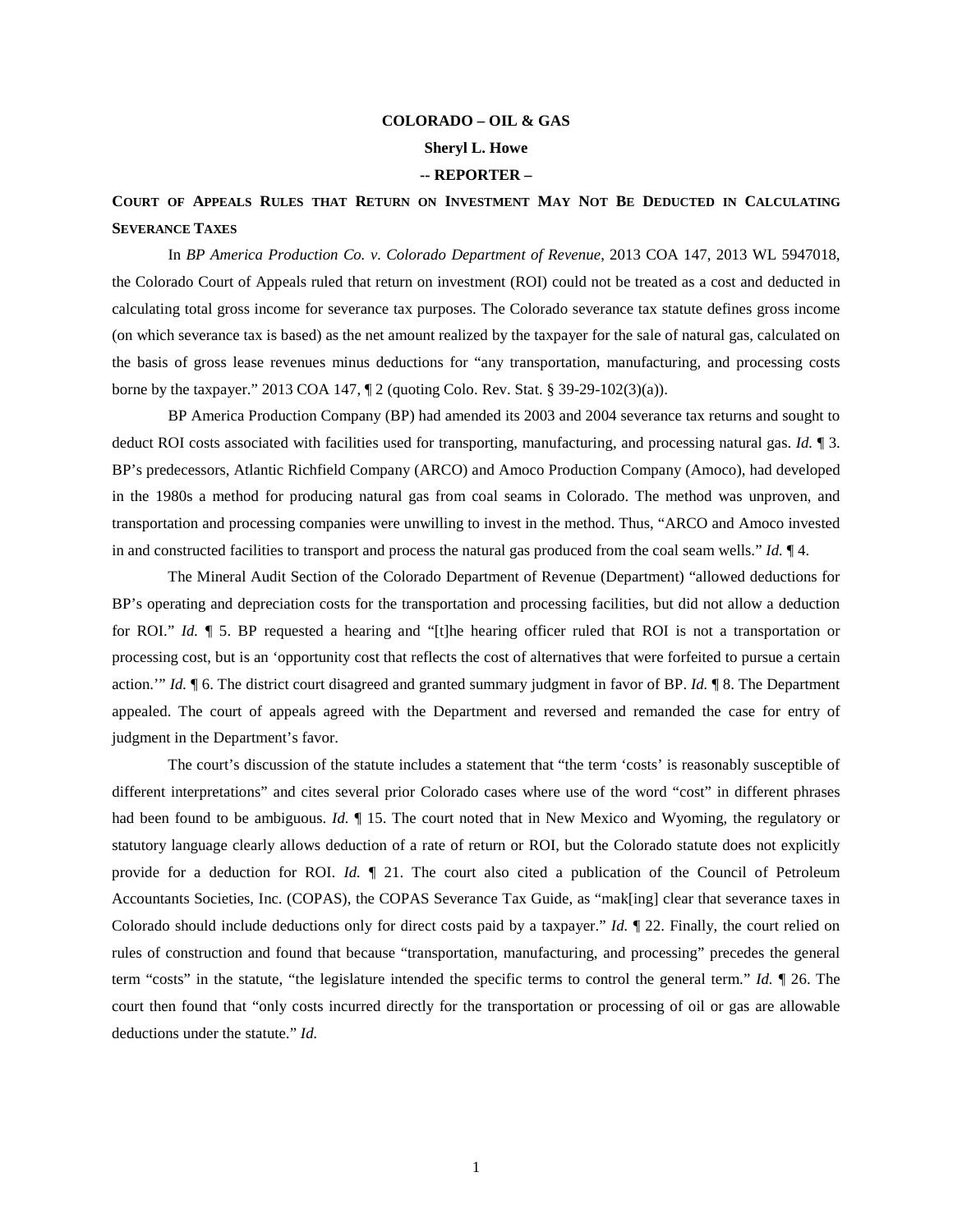#### **COURT OF APPEALS STATES AN OIL AND GAS LEASE CREATES AN INTEREST IN REAL PROPERTY**

*Maralex Resources, Inc. v. Chamberlain*, 2014 COA 5, 2014 WL 43531, is primarily a case regarding a prescriptive easement. The first issue the court addressed, however, is whether Maralex Resources, Inc. (Maralex), as an oil and gas lessee under several federal oil and gas leases, had standing. The district court in Rio Blanco County had found that Maralex did not have standing to assert the prescriptive easement, based on landlord-tenant common law. 2014 COA 5, ¶ 4. The court of appeals disagreed and found that Maralex had standing. In this portion of the case, the court reviewed numerous authorities, including prior Colorado cases, supporting the conclusion that an oil and gas lessee has an interest in real property. The court concluded that an oil and gas lessee has a legally protected property interest in the mineral estate covered by the leases. *Id.* ¶ 18.

## **Joseph C. Pierzchala and Chelsey J. Russell -- GUEST REPORTERS --**

#### **NEW COGCC SPILL AND RELEASE REPORTING REQUIREMENTS UNDER RULES 337 AND 906**

Effective February 1, 2014, operators are subject to new Colorado Oil and Gas Conservation Commission (COGCC) spill and release reporting requirements under COGCC Rules 337 and 906. The new Rules, which implement the newly enacted Colo. Rev. Stat. § 34-60-130, shorten the spill/release reporting deadlines, lower the reporting thresholds, and add additional notice requirements. On December 17, 2013, the COGCC voted to adopt the COGCC staff's draft amendments to Rules 337 and 906, with certain modifications, including the adoption of an industry recommendation to extend the Form 19 submission requirement from 48 hours to 72 hours, as described below. This report will refer to the newly adopted Rules as the "Amended Rule(s)."

### **Rule 337 Amended to Cover E&P Waste and Produced Fluids**

Amended Rule 337 provides: "A spill or release of E&P waste or produced fluids shall be reported to the Director on a Spill/Release Report, Form 19 pursuant to the reporting requirements in Rule 906."

The prior version of Rule 337 provided: "All spills and releases of E&P waste exceeding five (5) barrels shall be reported on a Spill/Release Report, Form 19. Form 19 shall be filed with the Director pursuant to the reporting requirements in Rule 906."

While Amended Rule 337 removed the reference to a five barrel threshold to trigger the Form 19 reporting requirement, as discussed below, Amended Rule 906.b has lowered the Form 19 threshold to one barrel where the spill/release is outside the berms or other secondary containment.

Note that Amended Rule 337 applies to "E&P waste," which is a term defined by the Colorado legislature and adopted by the COGCC in its Rules, see Colo. Rev. Stat. § 34-60-103(4.5), and "produced fluids." The additional language "or produced fluids" is intended to cover any and all liquids produced from a well including releases of oil, condensate, or natural gas liquids under the theory that if a produced product is spilled, it becomes waste. See COGCC, "Statement of Basis, Specific Statutory Authority, and Purpose—New Rules and Amendments to Current Rules of the Colorado Oil and Gas Conservation Commission, 2 CCR 404-1," at 5 (Dec. 20, 2013).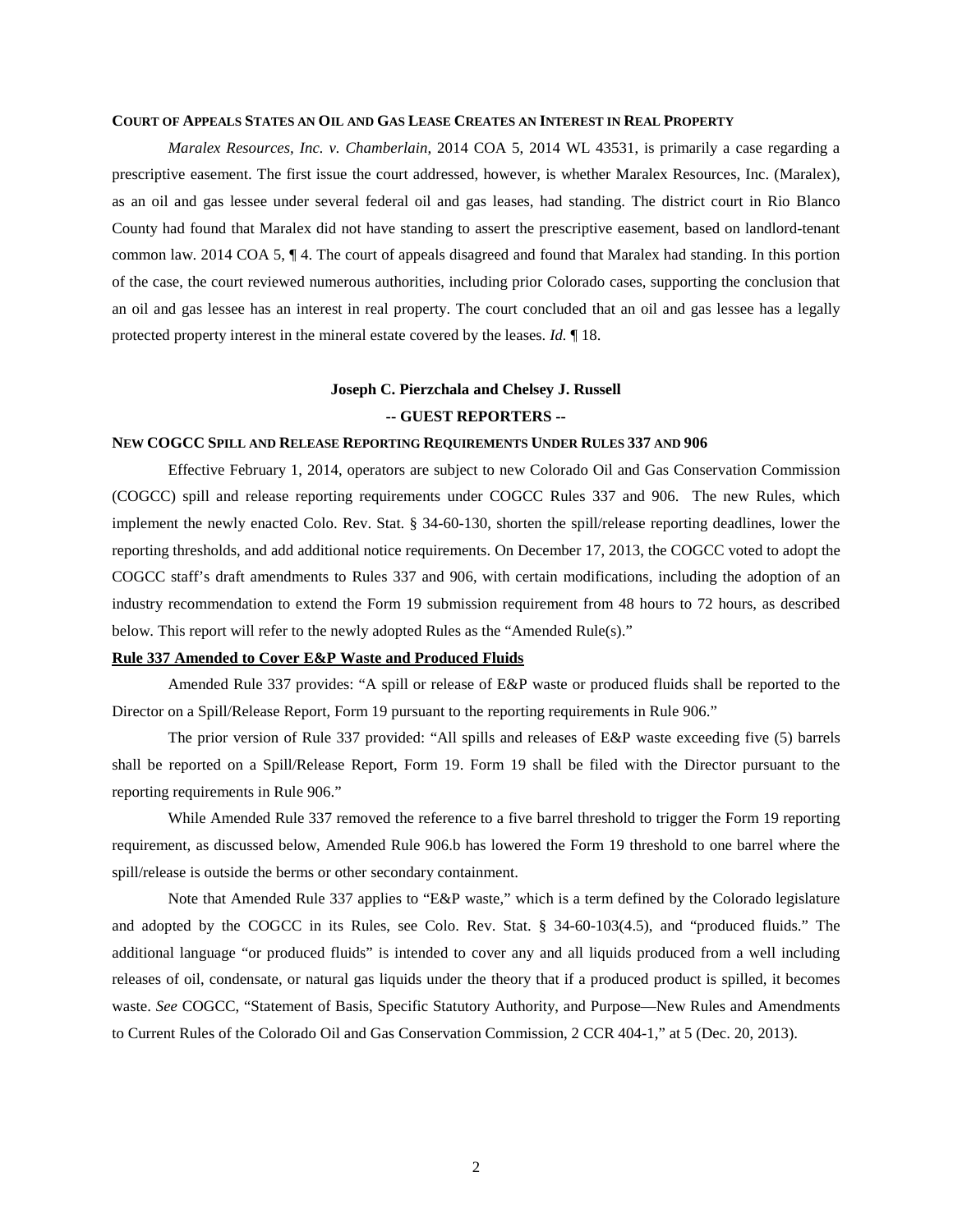# **Rule 906 Amended to Shorten Spill/Release Reporting Deadlines, Lower Reporting Thresholds, and Increase Notice Requirements**

*Reporting Deadlines*. Amended Rule 906 requires that *all* spills/releases that meet the criteria set forth in Rule 906.b.(1)A–C be immediately reported, *verbally or in writing*, to the Director within 24 hours of discovery (the "Initial Report"). The previous Rule 906 required 24-hour verbal reporting to the Director only if the spill/release exceeded 20 barrels or impacted or threatened to impact any waters of the state, residences or occupied structures, livestock, or public byways. Amended Rule 906 lowers the volume threshold for 24-hour reporting, distinguishes between spills/releases within or outside secondary containment, and implements a 72-hour Form 19 reporting requirement. Note that the 24-hour reporting requirement for spills/releases of any size that impact or threaten to impact waters of the state, a residence or occupied structure, livestock, or public byway remains unchanged. *See* Rule 906.b.(1).

*Reporting Thresholds*. Amended Rule 906.b.(1) requires that a spill/release be reported, *verbally or in writing*, to the Director within 24 hours of discovery, if the spill/release:

(1) "[I]mpacts or threatens to impact any waters of the state, a residence or occupied structure, livestock, or public byway";

(2) Consists of one barrel or more of E&P waste or produced fluids *outside* of berms or other secondary containment; or

(3) Consists of five barrels or more of E&P waste or produced fluids regardless of whether the spill or release is completely contained within berms or other secondary containment.

*Initial Report Requirements*. If a spill/release meets the above criteria, the Initial Report to the Director, either *verbally or in writing*, must include, at minimum:

(1) The location of the spill/release; and

(2) Any information available to the operator about the type and volume of waste involved.

*See* Amended Rule 906.b.(1).

*Submittal of Form 19 Not Later Than 72 Hours*. An operator may elect to make its Initial Report to the Director on Form 19, which is being converted to an eForm that can be updated as additional information becomes available to an operator concerning the spill/release. *See* Amended Rule 906.b.(1). If, however, the Initial Report is verbal or not made on Form 19, "the Operator must submit a Form 19 with the Initial Report information as soon as practicable but not later than *72 hours* after discovery of the spill/release unless extended by the Director." Amended Rule 906.b.(1). COGCC staff proposed a 48-hour deadline to file a Form 19. However, the COGCC, after industry representatives expressed concerns over the 48-hour deadline, adopted the industry's proposed 72-hour reporting period.

*Notification to Local Government Within 24 Hours*. Amended Rule 906.b.(2) added an additional notice requirement to local government for spills/releases that fall under Amended Rule 906.b.(1)A or B, which are: (1) spills/releases of any size that impact or threaten to impact any waters of the state, residences or occupied structures, livestock, or public byways; or (2) spills/releases of one barrel or more that are outside of the berm or other secondary containment. Operators are now required to provide *verbal or written* notice of the spill/release within 24